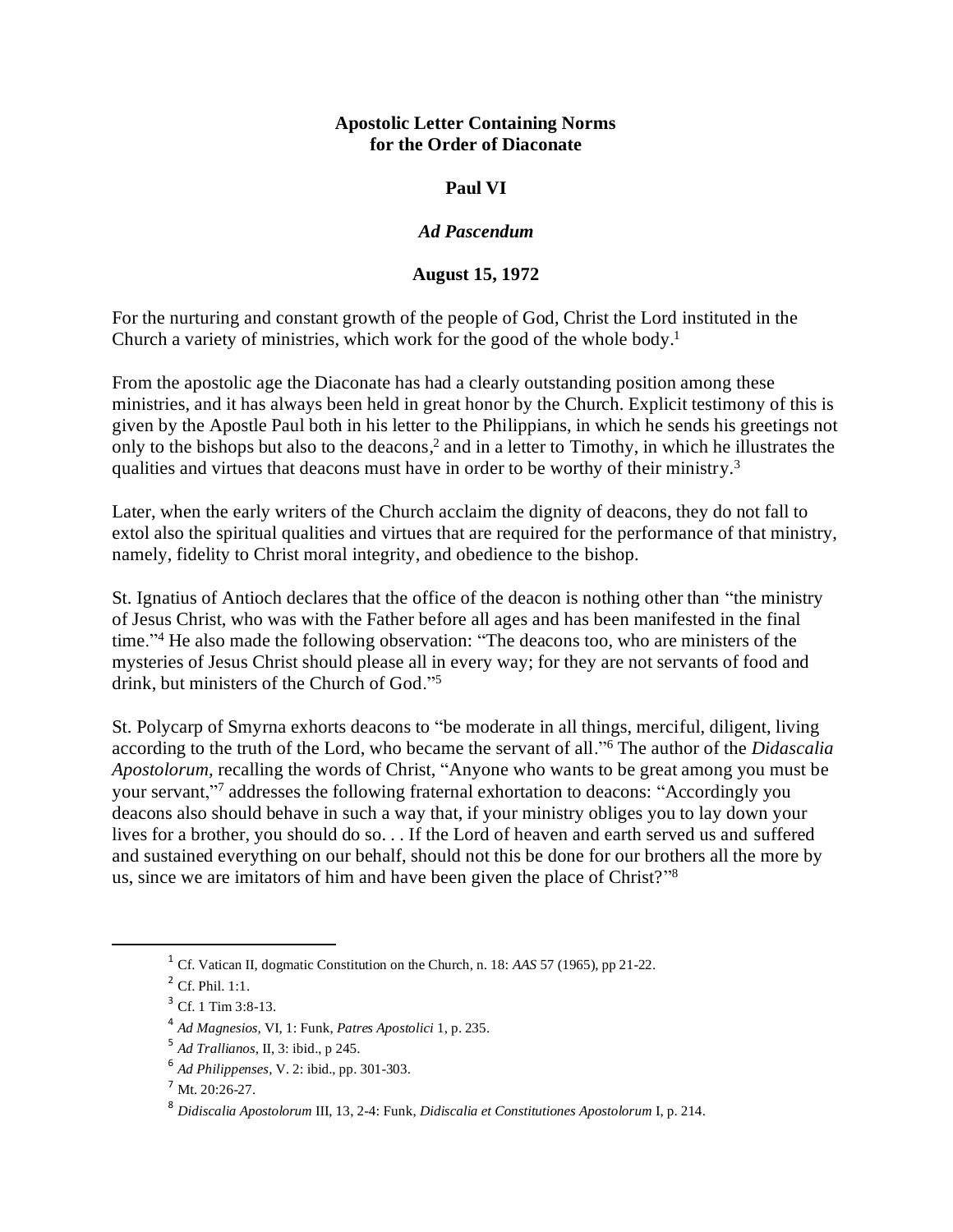#### **DEACON'S MINISTRY**

Furthermore, when the writers of the first centuries insist on the importance of the ministry of deacons, they give many examples of the manifold important tasks entrusted to them, and clearly show how much authority they held in the Christian communities and how great was their contribution to the apostolate. The deacon is described as "the bishop's ear, mouth, heart and soul."<sup>9</sup> The deacon is at the disposal of the bishop in order that he may serve the whole people of God and take care of the sick and the poor; $^{10}$  he is correctly and rightly called "one who shows love for orphans, for the devout and for the widowed, one who is fervent in spirit, one who shows love for what is good."<sup>11</sup> Furthermore, he is entrusted with the mission of taking the holy Eucharist to the sick confined to their homes,<sup>12</sup> of conferring baptism,<sup>13</sup> and or attending to preaching the Word of God in accordance with the express will of the bishop.

Accordingly, the diaconate flourished in a wonderful way in the Church, and at the same time gave an outstanding witness of love for Christ and the brethren through the performance of works of charity,<sup>14</sup> the celebration of sacred rites,<sup>15</sup> and the fulfillment of pastoral duties.<sup>16</sup>

### **PROFOUND EXAMINATION**

The exercise of the office of deacon enabled those who were to become priests to give proof of themselves, to display the merit of their work, and to acquire preparation -- all of which were requirements for receiving the dignity of the priesthood and the office of pastor.

As time went on, the discipline concerning this sacred order was changed. The prohibition against conferring ordination without observing the established sequence of orders was strengthened, and there was a gradual decrease in the number of those who preferred to remain deacons all their lives instead of advancing to a higher order. Consequently, the permanent diaconate almost entirely disappeared in the Latin Church. It is scarcely the place to mention the decrees of the Council of Trent proposing to restore the sacred orders in accordance with their own nature as ancient functions within the Church;<sup>17</sup> it was much later that the idea matured of restoring this important sacred order also as a truly permanent rank. Our predecessor Pius XII briefly alluded to this matter.<sup>18</sup>

<sup>9</sup> *Didiscalia Apostolorum* II, 44, 4; ibid., p. 138.

<sup>10</sup> Cf. *Traditio Apostolica,* 39 and 34; *La Tradition Apostolique de St. Hippolyte. Essai de reconstitution* by B. Botte (Münster, 1963), pp. 87, 91.

<sup>11</sup> *Testamentum D.N. Iesu Christi* I, 38, ed. and translated into Latin by I. E. Rahmani (Mainz, 1899), p. 93.

<sup>12</sup> Cf. St. Justin, *Apologia* I, 65, 5, and 67, 5; St. Justin, *Apologiae duae,* ed. G. Rauschen (Bonn, 1911), pp. 107, 111.

<sup>13</sup> Cf. Tertullian, *De Baptismo* XVII, 1: *Corpus Christianorum* I, *Tertulliani Opera,*Turnholt (1954), p. 291.

<sup>14</sup> Cf. *Didiscalia Apostolorum* II, 31, 2: Funk I, p. 112; *Testamentum D.N. Iesu Christi* I, 31: Rahmani, p. 75.

<sup>15</sup> Cf. *Didiscalia Apostolorum* II, 57, 6, and 58, 1: Funk I, pp. 162, 166.

<sup>16</sup> Cf. St. Cyprian, *Epist.* 15, 16 ed. G. Hartel (Vienna, 1871), pp. 513-520; cf. St. Augustine, *De catechezandis rudibus* I, cap. I, 1: *PL* 40, 309-310**.** 

<sup>17</sup> Session 23: Mansi, *Collectio* 33, 138-140.

<sup>18</sup> Address to the Participants in the Second International Congress of the Lay Apostolate, 5 Oct. 1957: *AAS* 49 (1957),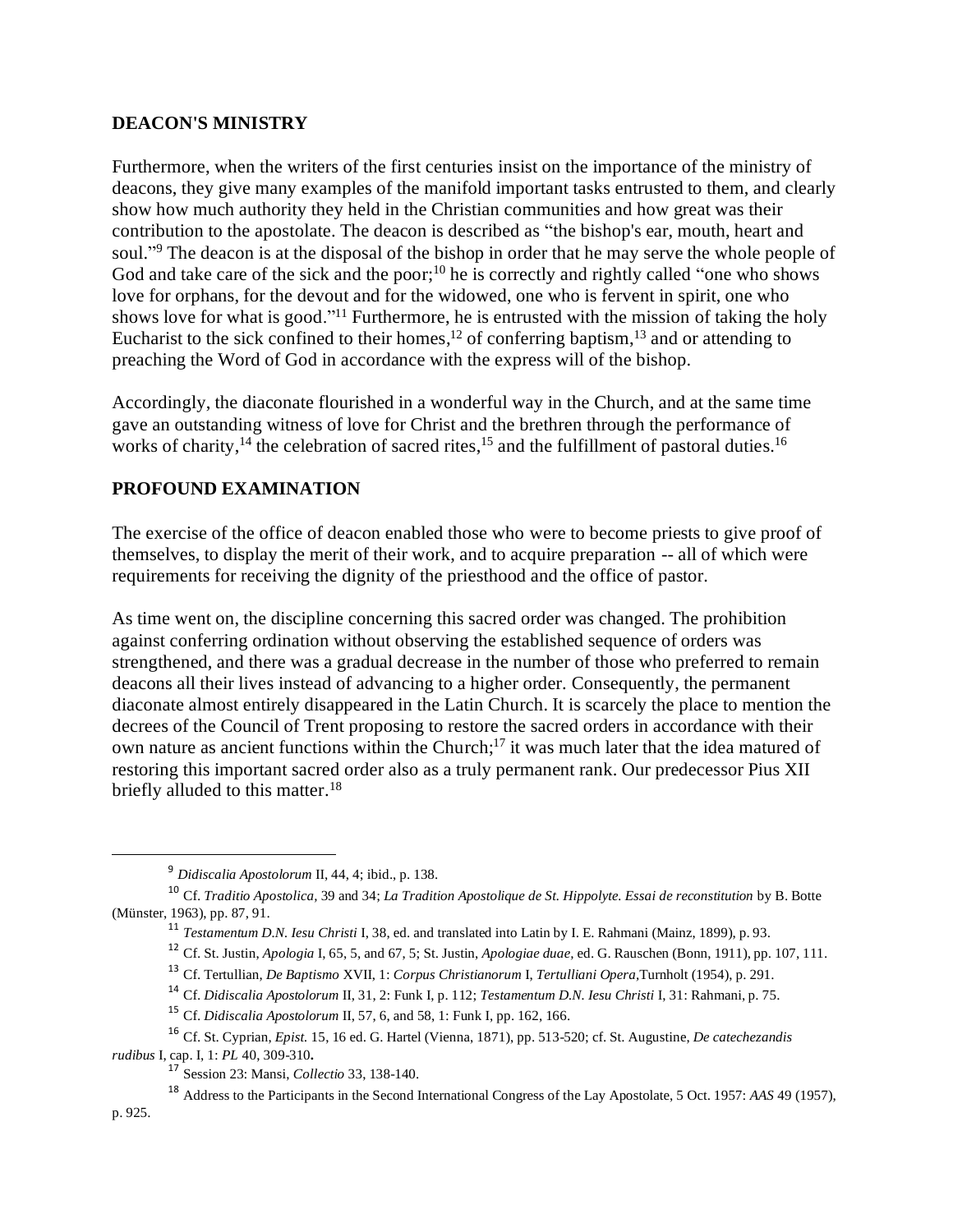Finally, the Second Vatican Council supported the wishes and requests that, where such would lead to the good of souls, the permanent diaconate should be restored as an intermediate order between the higher ranks of the Church's hierarchy and the rest of the people of God, as an expression of the needs desires of the Christian communities, as a driving force for the Church's service or *diaconia* towards the local Christian communities, and as a sign or sacrament of the Lord Christ himself, who "came not to be served but to serve."<sup>19</sup>

### **CONSTITUTION** *"LUMEN GENTIUM"*

For this reason, at the third session of the Council, in October 1964, the Fathers ratified the principle of the renewal of the diaconate, and the following November the Dogmatic Constitution on the Church, *Lumen Gentium,* was promulgated. In the 29th article of this document a description is given of the principal characteristics proper to that state. "At a lower level of the hierarchy are deacons, who receive the imposition of hands 'not unto the priesthood but unto the ministry.' For strengthened by sacramental grace they are dedicated to the people of God, in conjunction with the bishop and his body of priests, in the service of the liturgy, of the Gospel, and of works of charity."<sup>20</sup>

The same constitution made the following declaration about permanency in the rank of deacon "These duties (of deacons), so very necessary for the life of the Church, can in many areas be fulfilled only with difficulty according to the prevailing discipline of the Latin Church. For this reason, the diaconate can in the future be restored as a proper and permanent rank of the hierarchy."<sup>21</sup>

## **RESTORING THE DIACONATE**

However, this restoration of the permanent diaconate required that the instructions of the Council be more profoundly examined and that there be mature deliberation concerning juridical status both celibate and married deacon. Similarly it was necessary that matters connected with the diaconate of those who are to become priests should be adapted to contemporary conditions, so that the hire of diaconate would furnish that proof of life, of ministry and of aptitude for the priestly ministry, which ancient disciples demanded from candidates for the priesthood.

Thus on 18 June 1967 we issued in *motu proprio* form, the Apostolic Letter *Sacrum Diaconatus*  Ordinem, by which suitable canonical norms for the permanent diaconate were established.<sup>22</sup> On June 17 of the following year [1968], through the Apostolic Constitution *Pontificalis Romani Recognitio,* <sup>23</sup> we authorized the new rite for the conferring of the sacred orders of diaconate, priesthood and episcopacy, and at the same time defined the matter and the form of the ordination itself.

<sup>19</sup> Mt. 20:28.

<sup>20</sup> *AAS* 57 (1965), p. 36.

 $21$  Ibid.

<sup>22</sup> *AAS* 59 (1967), pp. 697-704.

<sup>23</sup> *AAS* 60 (1968), pp. 367-373.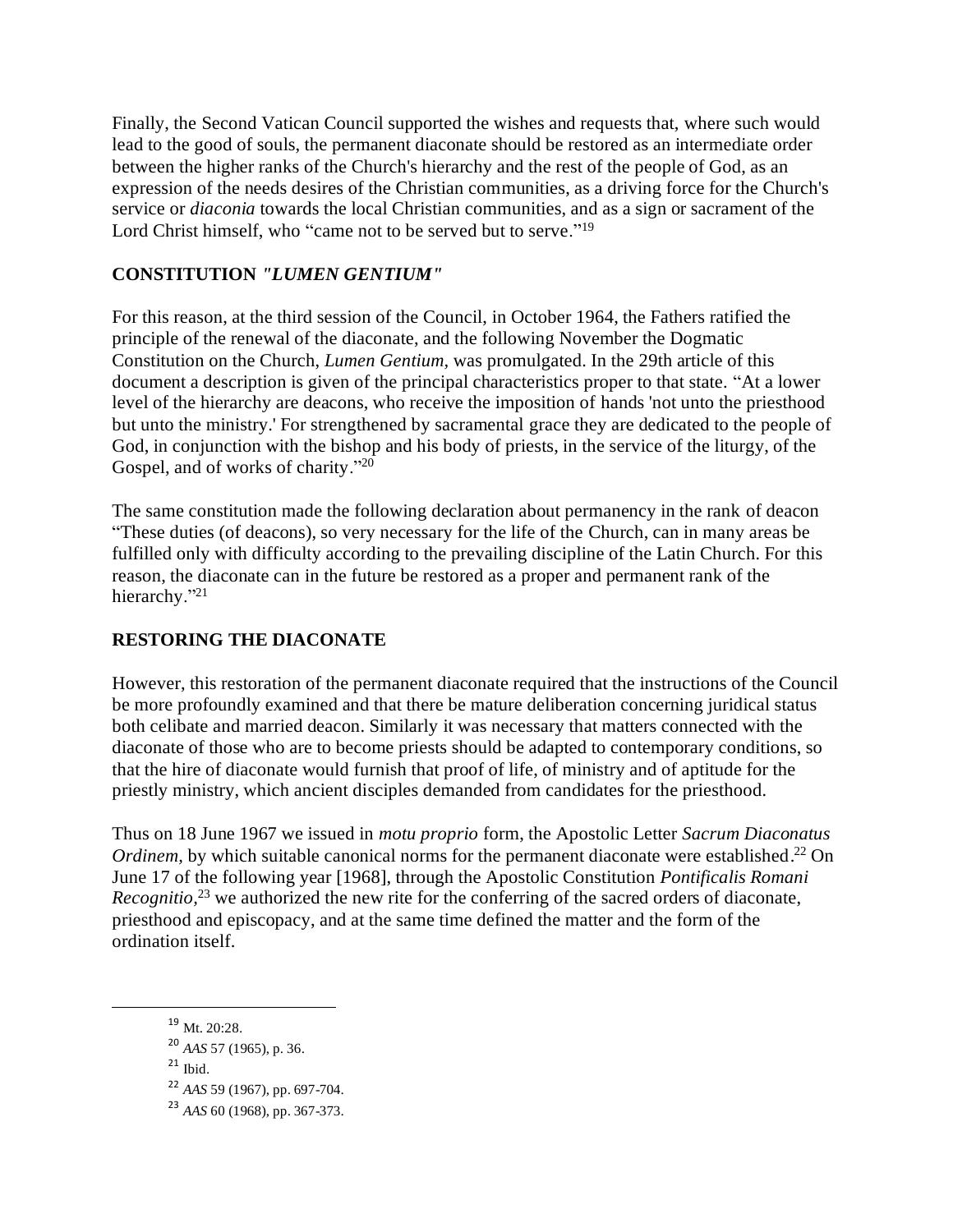Now that we are proceeding further and are today promulgating the Apostolic Letter *Ministeria Quaedam,* we consider it fining to issue certain norms concerning the diaconate. We also desire that candidates for the diaconate should know what ministries they are to exercise before sacred ordination and when and how they are to take upon themselves the responsibilities of celibacy and liturgical prayer.

Since entrance into the clerical state is deferred until diaconate, there no longer exists the rite of first tonsure, by which a layman used to become a cleric. But a new rite is introduced, by which one who aspires to the diaconate or priesthood publicly manifests his will to offer himself to God and the Church, so that he may exercise a sacred order. The Church, accepting this offering, selects and calls him to prepare himself to receive a sacred order, and in this way, he is properly numbered among candidates for the diaconate or priesthood.

It is especially fitting that the ministries of lector and acolyte should be entrusted to those who, as candidates for the order of diaconate or priesthood, desire to devote themselves to God and to the Church in a special way. For the Church, which "does not cease to take the bread of life from the table of the word of God and the body of Christ and offer it to the faithful,"<sup>24</sup> considers it to be very opportune that both by study and by gradual exercise of the ministry of the word and of the altar, candidates for sacred orders should through intimate contact understand and reflect upon the double aspect of the priestly office. Thus, it comes about that the authenticity of the ministry shines out with the greatest effectiveness. In this way the candidates accede to sacred orders fully aware of their vocation, fervent in spirit serving the Lord, constant in prayer and aware of the needs of the faithful. 25

## **NORMS PROMULGATED**

Having weighed every aspect of the question well, having sought the opinion of experts, having consulted with the episcopal conferences and taken their views into account and having taken council with our Venerable Brothers who are, members of the Sacred Congregations, competent in this matter. By our apostolic authority we enact the following norms, derogating--if and insofar as necessary--from provisions of the Code of Canon Law until now in force, and we promulgate them with this letter.

1. (a) **A rite of admission for candidates** to the diaconate and to the priesthood is introduced. In order that this admission be properly made, the free petition of the aspirant made out and signed in his own hand, is required as well as the written acceptance of the competent ecclesiastical superior, by which the selection by the church is brought about.

Professed members of clerical congregations who seek the priesthood are not bound to this rite.

(b) The competent superior for this acceptance is the ordinary (the bishop and, in clerical institutes of perfection, the major superior). Those can be accepted who give signs of an

<sup>24</sup> Cf. Vatican II, Dogmatic Constitution on Divine Revelation, n. 21: *AAS* 58 (1966), p. 827.

<sup>25</sup> Cf. Rom. 12:11-13.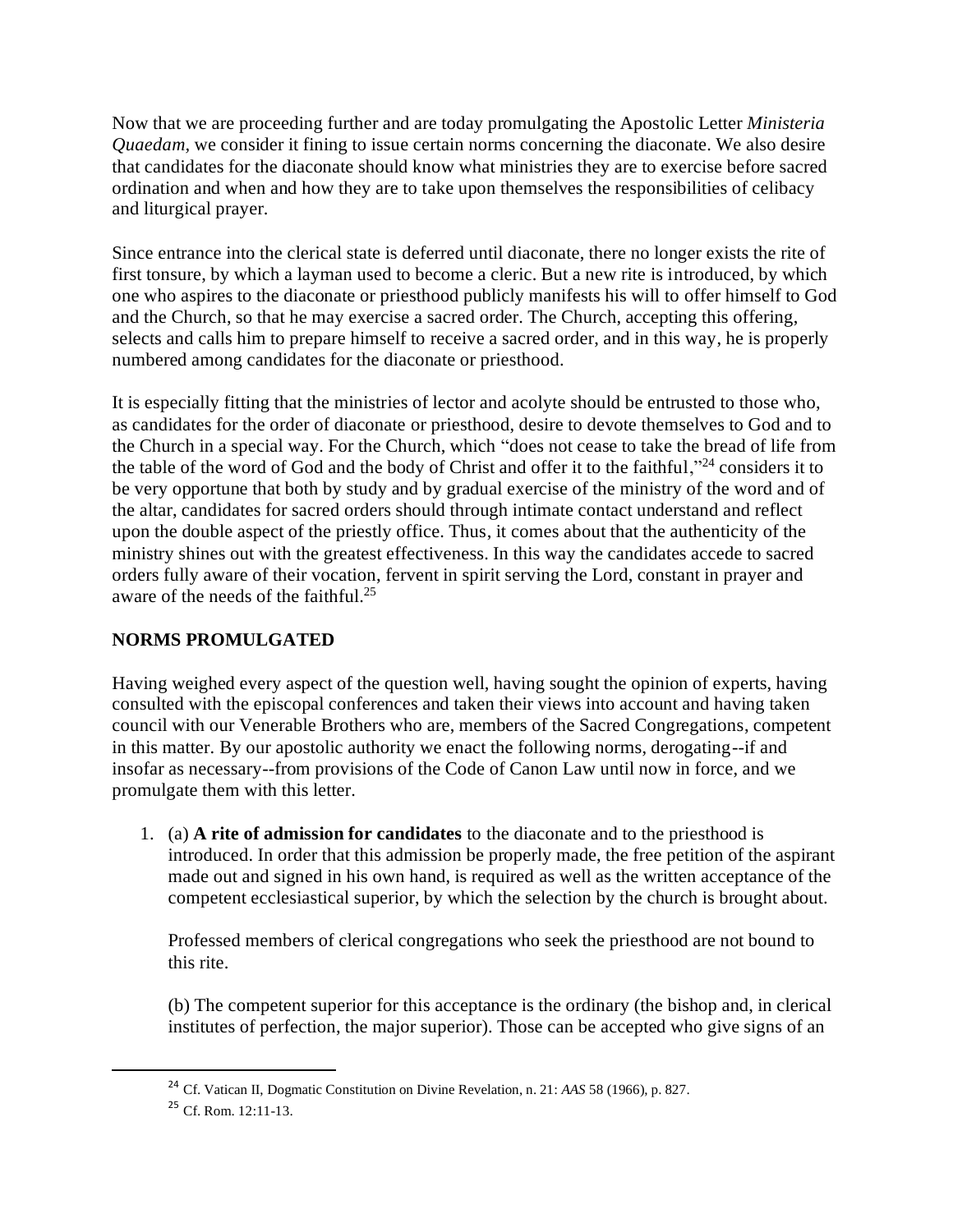authentic vocation and, endowed with good moral qualifies and free from mental and physical defects, wish to dedicate their lives to the service of the Church for the glory of God and the good of souls. It is necessary that those who aspire to the transitional diaconate will have completed at least their twentieth year and have begun their course of theological studies.

(c) In virtue of the acceptance the candidate must care for his vocation in a special way and foster it. He also acquires the right to the necessary spiritual assistance by which he can develop his vocation and submit unconditionally to the will of God.

2. **Candidates** for the permanent or transitional diaconate and for the priesthood are to **receive the ministries of lector and acolyte**, unless they have already done so, and are exercise them for a fitting time, in order to be better disposed for the future service of the word and of the altar.

Dispensation from the reception of these ministries on the part of such candidates is reserved to the Holy See.

# **SIGNED DECLARATIONS**

- 3. The liturgical rites by which admission of candidates for the diaconate and the priesthood takes place and the above-mentioned ministries are conferred **should be performed by the ordinary of the aspirant** (the bishop and, in clerical institutes of perfection. the major superior).
- 4. **The intervals established** by the Holy See or by the episcopal conferences between the conferring--during the course of theological studies--of the ministry of lector and that of acolyte, and **between the ministry of acolyte and the order of deacon must be observed**.
- 5. Before ordination candidates for the diaconate shall give to the ordinary (the bishop and, in clerical institutes of perfection, the major superior) **a declaration** made out and signed in their own hand, by which they testify that they are about to receive the sacred order freely and of their own accord.
- 6. The special consecration of celibacy observed for the sake of the kingdom of heaven and its obligation for candidates to the priesthood and for unmarried candidates to the diaconate are indeed linked with the diaconate. **The public commitment to holy celibacy** before God and the Church is to be celebrated in a particular rite, even by religious, and it **is to precede ordination to the diaconate**. Celibacy taken on in this way is a diriment impediment to entering marriage. In accordance with the traditional discipline of the church, a married deacon who has lost his wife cannot enter a new marriage.<sup>26</sup>

<sup>26</sup> Cf. Paul VI, Apostolic Letter *Sacrum Diaconatus Ordinem,* n. 16: *AAS* 59 (1967), p. 701.